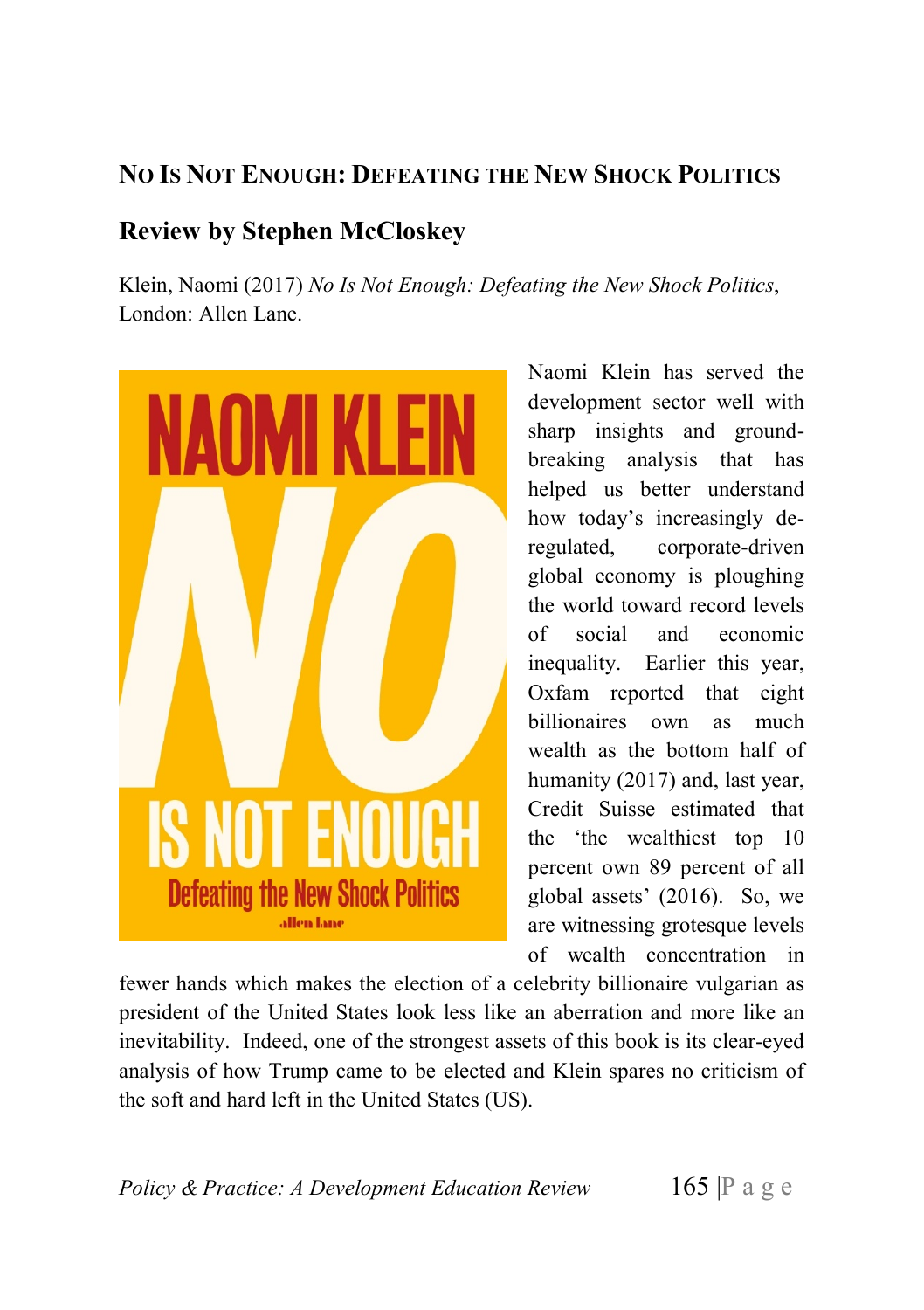Klein applies the tested methodologies employed in her two most famous books, No Logo: Taking aim at the brand bullies (2000) and The Shock Doctrine: The Rise of Disaster Capitalism (2007) to the election and presidency of Donald Trump. In No Logo, she charted how big corporations like Nike and Apple started to think of themselves as manufacturers of brands rather than products. The manufacturing side of their operations was increasingly out-sourced along a supply chain that minimised labour costs and prioritised branding, creating a sense of 'tribal identity' (23). Klein suggests that:

> "Trump built an empire by following this formula precisely… and then as a candidate he figured out how to profit from the rage and despair it left behind in communities that used to do the kind of well-paid manufacturing that companies like this long ago abandoned. It's quite a con" (27).

In The Shock Doctrine, Klein demonstrated how governments, often in collusion with corporations, used 'crisis to ram through policies that would never have been feasible in normal times' (133). She uses familiar examples such as Chile in the 1970s following the overthrow of Socialist president Salvador Allende by a US-backed coup led by General Augusto Pinochet. Chile became the 'laboratory of neoliberalism' and tested many of its key ingredients: rapid privatisation of public services, trenchant cuts to government spending, liberalised trade and a general deference to the market in ensuring wider societal prosperity. An added caveat that helped the medicine go down was the implementation of these 'reforms' by authoritarian regimes and few enforced the tenets of neoliberalism with as much brutality as Pinochet. Other examples of shocks used as cover to force through savage neoliberal cuts and resource grabs include New Orleans following the flooding caused by Hurricane Katrina in 2005 and the Iraq war of 2003.

The Trump presidency, suggests Klein, implements a combination of shock tactics used to create permanent chaos that masks the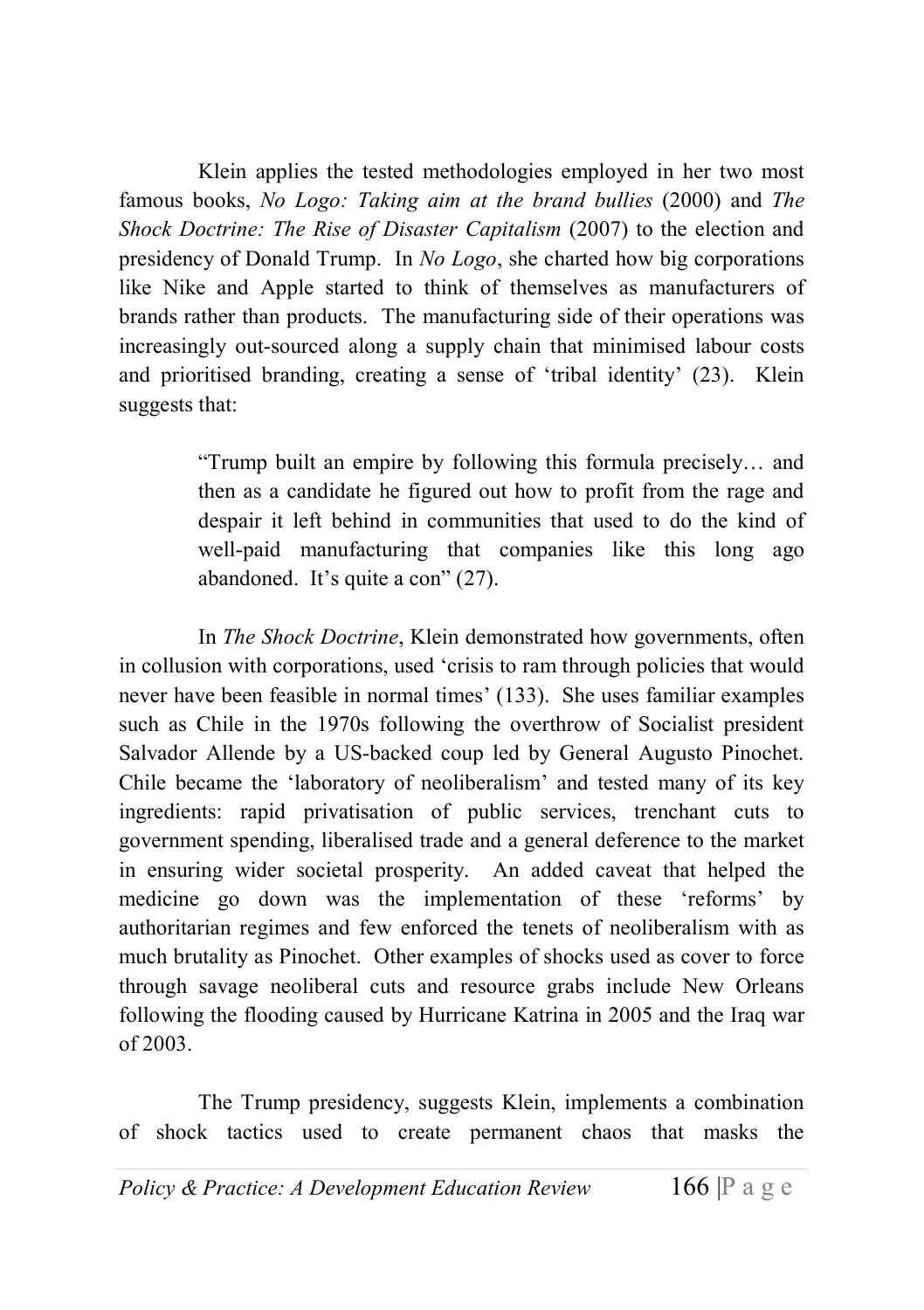administration's real aims of deconstructing the 'regulatory state', attacking welfare and state supports, unleashing a 'fossil fuel frenzy' and waging a 'civilizational war against immigrants' (5-6). And, yet another key objective of the presidency is to further the interests of the Trump dynasty. 'The presidency is in fact the crowning extension of the Trump brand' (5), Klein argues, adding that 'Every single minute he is president, his brand value and the value of his ongoing business is increasing' (35). Trump is yet another of the 'hollow brands' that 'sell everything' and 'own next to nothing' (59). Yet we know that Trump won the presidency 'on a campaign that railed ceaselessly against the loss of manufacturing jobs – the same kind of jobs he has outsourced at virtually every opportunity' (31). The question is why did Trump resonate with enough of the electorate to win the White House despite coming from the one percent, despite profiting from an empty brand that heaped more misery on the manufacturing class, despite his blatant racism on the campaign trail and a conveyor belt of allegations of sexist behaviour?

## Why Trump?

Perhaps the strongest asset of No Is Not Enough is its refusal to dwell on the here and now of Trump in power and to reflect upon how he got elected. There are several factors highlighted that reflect a deep malaise in US democracy over the past forty years, including the last eight under Barack Obama. In the aftermath of the 2008 financial crash Obama, Klein argues, 'had a clear democratic mandate to do more than tinker with the shattered economy' (210). Public anger with the banks and the cost of the public bailout meant that the 'idea of taking on Wall Street was incredibly popular' (210-11). Obama had 'a virtual blank check to design a stimulus package' (212) and introduce enforceable regulation that would prevent a similar disaster in the future. Instead, the banks were gifted with trillions in public money, the culprits behind the collapse escaped accountability and the cost of the bailout fell on the most vulnerable (219). We should remember, too, that it was another Democrat president, Bill Clinton, who paved the way for the crash by deregulating the banks in repealing the Glass–Steagall Act (1933),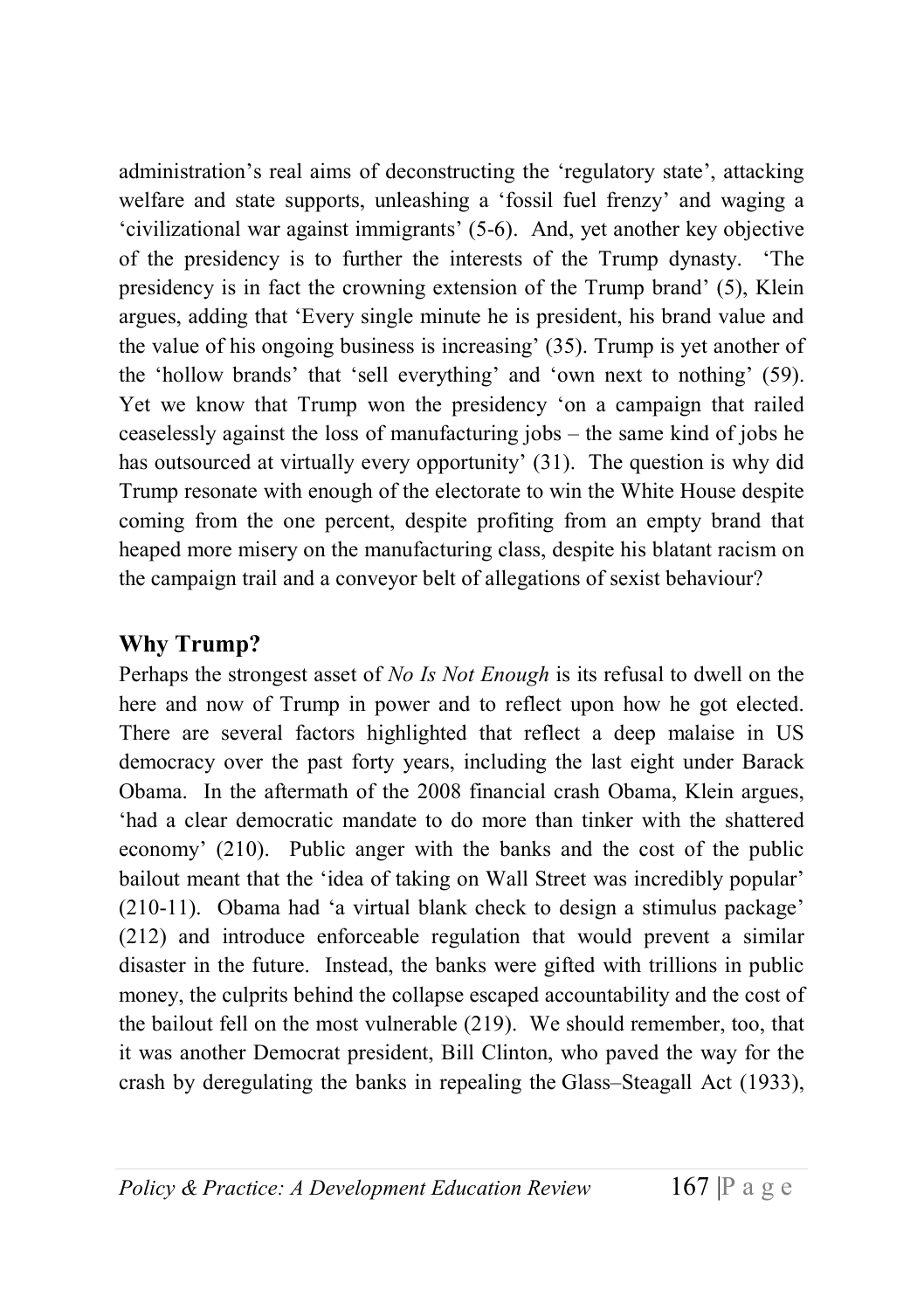legislation that prevented the same financial institutions from combining investment, commercial and insurance activities.

Klein doesn't dwell too long on Obama's foreign policy but could have said that The Bureau of Investigative Journalism (2017) found that 'there were ten times more air strikes in the covert war on terror during President Barack Obama's presidency than under his predecessor, George W. Bush'. There was a total of 563 strikes, largely by drones, during Obama's two terms with between 384 and 807 civilians killed. Klein could also have mentioned that it was on Obama's watch that the Pentagon rearmed Israel during its bombardment of Gaza in 2014 which resulted in more than 2,000 Palestinian deaths (Stewart, 2014). Two years later, Obama signed a record \$38 billion arms deal with Israel which he said will 'make a significant contribution to Israel's security in what remains a dangerous neighbourhood' (Aljazeera, 2016). If this seems a little harsh on Obama who, after all, wasn't immersed in personal scandal, could deliver a good speech and had some success with health insurance, then it's because a warm haze of nostalgia is likely to surround his administration the more we become exposed to the madness of Trumpism. As Naomi Klein suggests the 'future cannot simply be where we were before Trump came along (aka the world that gave us Trump)' (220), we need more progressive and radical measures equal to the mess that Trump leaves behind.

Klein is scathing of the failings of Hillary Clinton's presidential candidacy suggesting that her:

> "failure was not one of messaging but of track record. Specifically, it was the stupid economics of neoliberalism, fully embraced by her, her husband and her party's establishment that left Clinton without a credible offer to make to those white workers who had voted for Obama (twice) and decided this time to vote Trump" (90-91).

Clinton is accused of focusing on identity politics but ignoring the trenchant inequalities created by neoliberalism whereas Bernie Sanders, whom Klein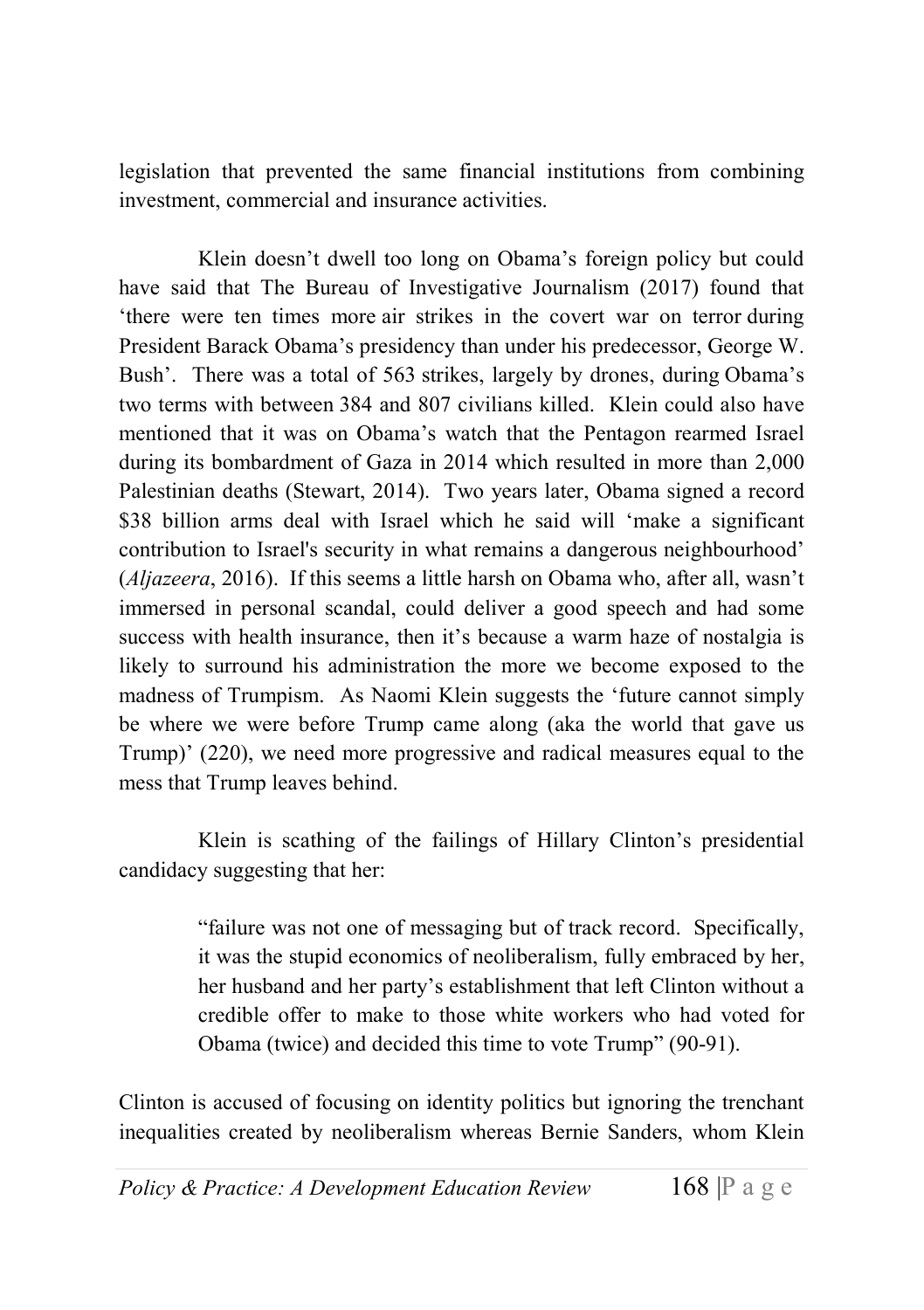endorsed, 'thought that economics could paper over the unique needs and histories of Black people, women and other traditionally marginalized groups' (124).

What won it for Trump, she argues, was that for white males in particular, 'losses in social status were layered on top of losses in basic economic security' (87). She suggests that Trump's core constituency was not just blue-collar, white males but included solidly middle-class Americans in the \$50,000 – 200,000 a year bracket whose incomes have stagnated and consequently feel less secure. While Clinton was perceived as a Washington insider and a third term for Obama, Trump positioned himself as an outsider and anti-establishment figure despite his wealth who was going to 'drain the political swamp'.

### Trump in power

Trump has managed to surpass our worst expectations for his administration, many of which are not captured by Klein's book because it was rushed into print in the summer. The US has withdrawn from the Paris Climate Accord, Trump has hardly covered himself in glory in his response to the natural disasters in Miami, Texas and Puerto Rico, and, of course we've had a ratcheting up of tensions with North Korea with the spectre of possible nuclear war. Trump has also attempted to introduce travel bans (Guardian, 2017) to the US from six Muslim majority countries - Iran, Somalia, Sudan, Yemen, Syria and Libya – though not Saudi Arabia (a strong Trump ally) which Amnesty International (2017) has accused of committing 'serious violations of international law, including war crimes, in Yemen'.

Trump the president has surrounded himself with fossil fuel and banking corporates including secretary of state Rex Tillerson (ExxonMobil) and five former Goldman Sachs executives (149). Klein argues that 'Trump's collusion with the fossil fuel sector is the 'conspiracy hiding in plain sight' (73) and before visitor logs to the president were withheld Trump met with 190 corporate executives in a three-month period. Small wonder,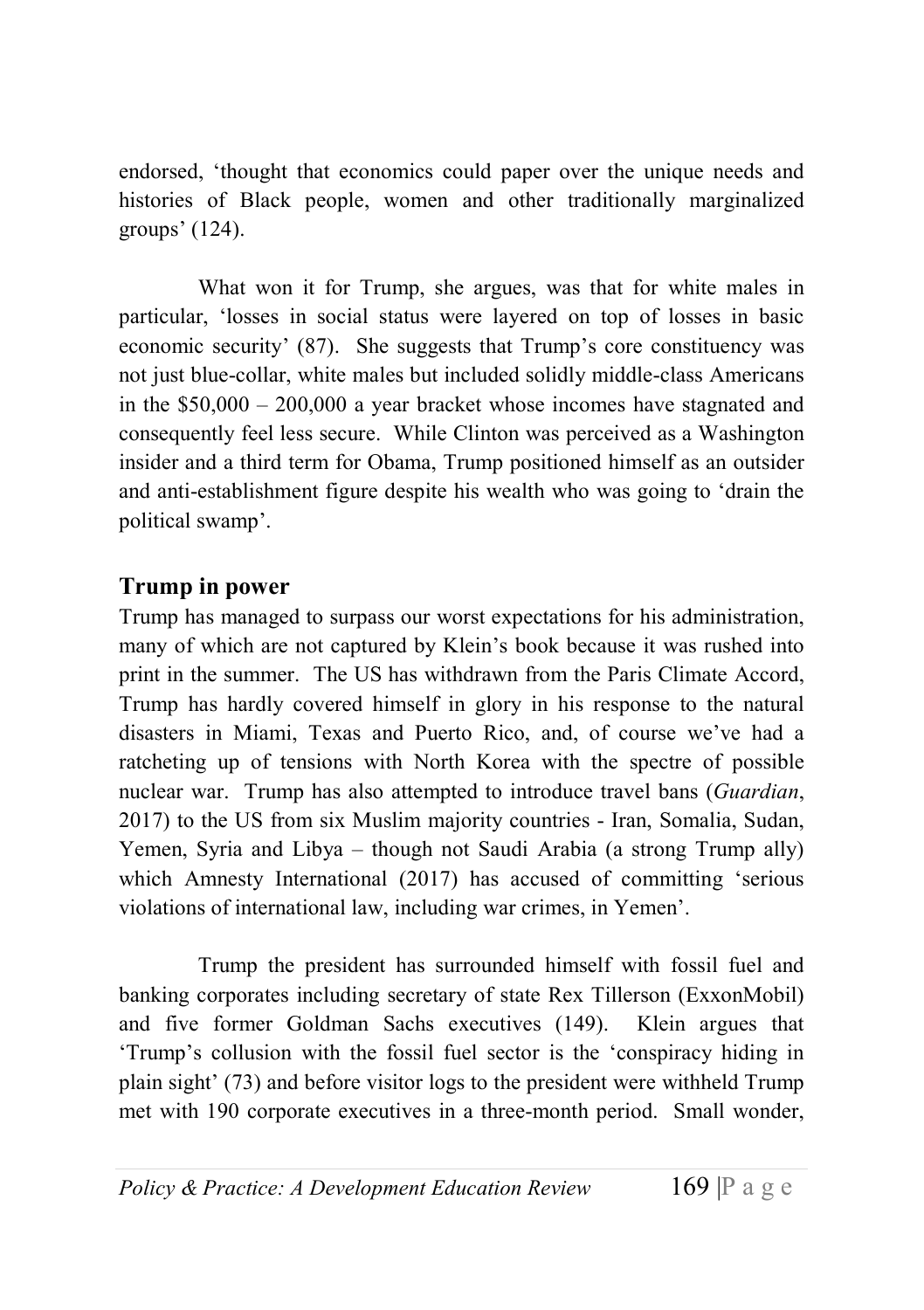then, that the White House is in denial over climate change. As Klein suggests: 'To admit that the climate crisis is real is to admit the end of the neoliberal project' (81) and that would rip up the ideological rug from under the Trump administration.

Another factor offered for the election of Trump is the concept of 'Philanthrocapitalism'; the idea that philanthropic capitalists / celebrities such as Bob Geldof, Bono, Bill Gates and Bill Clinton have the capacity to cure the world's ills. We have a multitude of foundations created by these celebrities to receive donations and disburse grants tackling the problems of the world's poor. The idea that wealth attaches itself to wisdom and the capacity to solve problems on a global scale probably contributed to Trump's electoral success. As Klein puts it:

> "Trump's assertion that he knows how to fix America because he's rich is nothing more than the uncouth, vulgar echo of a dangerous idea we have been hearing for years; that Bill Gates can fix Africa. Or that Richard Branson and Michael Bloomberg can solve climate change" (118-119).

Development educators are already on their guard against charity-driven approaches to development which perpetuate the idea that public donations alone will address inequalities within and between countries. The charity versus social justice approach to development is taken up in this issue of Policy  $\&$  Practice by Jen Simpson (2017) and suggests that the charity-based approach imposes 'limitations to learning' about the root causes of poverty. Unfortunately, philanthrocapitalism appears to have some traction in the US among Trump supporters.

#### Trump and Development Education

Development educators know that 'no' is never enough and, as Klein has realised, 'Just saying no to shock tactics is often not enough to stop them' (209). Development education is predicated on analysis, reflection, discussion and action (praxis) which means that action for action's sake is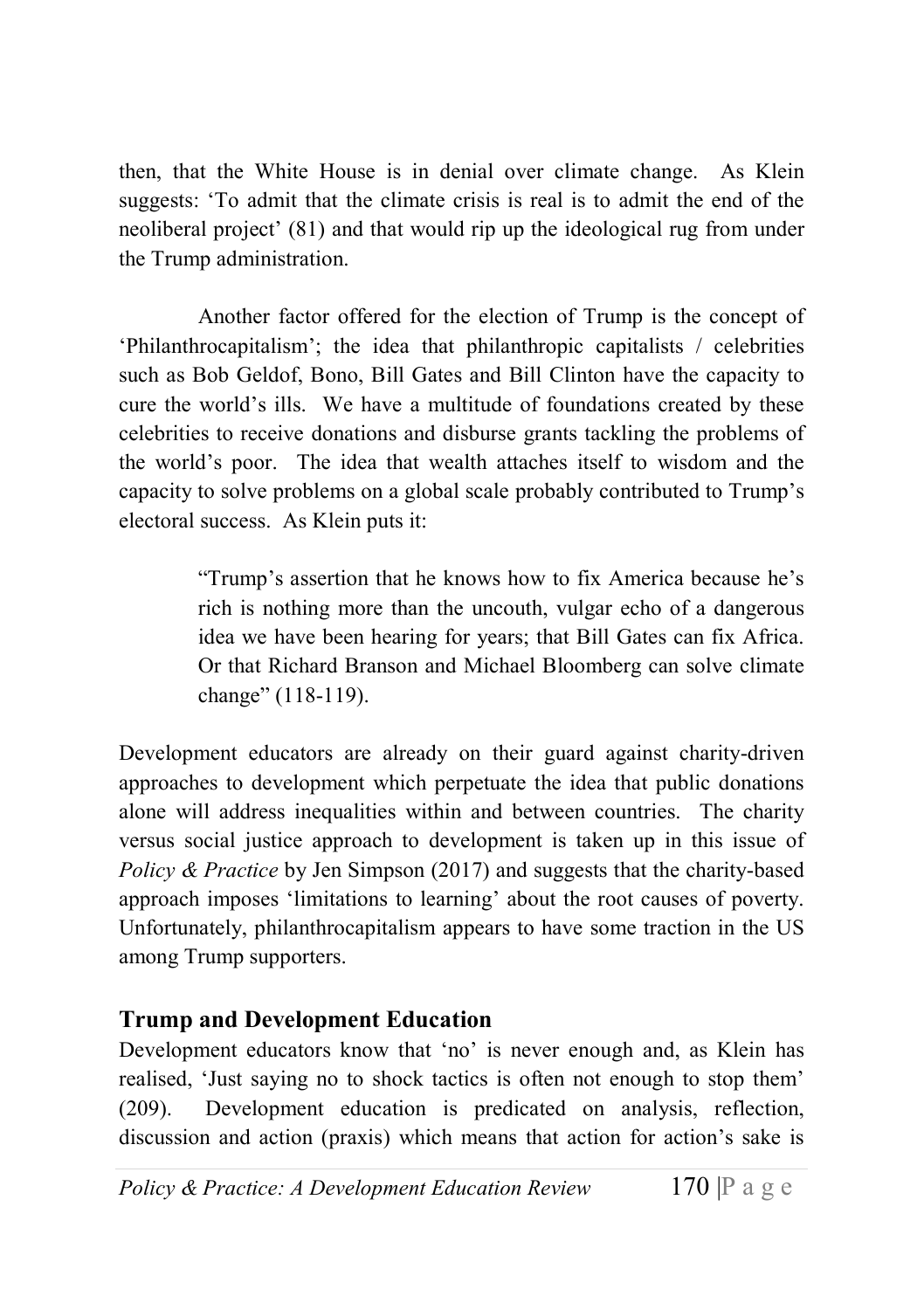ineffective and talking without action is just verbalism (Freire, 1970). Naomi Klein highlights the shortcomings of the 1990s global movement against neoliberalism and corporate power which she said failed to translate 'street power into more policy victories' (108). She argues that the 11 September 2001 attacks on New York and Washington and the so-called war on terror, 'wiped our movement off the map in North America and Europe' (111). So her book is a warning that something similar may be attempted by Trump in the event of a similar terrorist attack on the US or a foreign war. Trump may use such an event to clamp down on dissent to his presidency which demands more resilient and joined-up campaigning movements rather than the more siloed, single-issue approach often adopted by civil society. Silos are too easy to side-track which makes more integrated movements with deeper manifestos more necessary. No Is Not Enough ends with the Leap Manifesto, a 'call for a Canada based on caring for the earth and one another'. It is a multi-pronged manifesto prepared ahead of the 2017 Canadian general election used as a basis for lobbying candidates and getting more radical ideas into political discourse.

The Leap Manifesto sounds like a large scale development education project as it involved multiple actors in Canadian civil society, lots of discussion on the issues that made (and didn't make) the manifesto, and a determined effort to get the manifesto into the political mainstream. The development education sector in Ireland has started to debate how we should respond to the global rise in popular nationalism manifested in Brexit and the election of Donald Trump (McCloskey, 2017; Ubuntu Network, 2017). These efforts need to be sustained and elevated to the level of policy discourse to ensure that our education system is equal to the challenges posed by the far right.

No Is Not Enough feels like a more transient contribution to Naomi Klein's canon compared to the lasting imprints made by *The Shock Doctrine* and No Logo. By accelerating publication of the book seven months into the Trump presidency it has already been overtaken by events so it operates best in its reflective mode on how we got here rather than on what we do next. It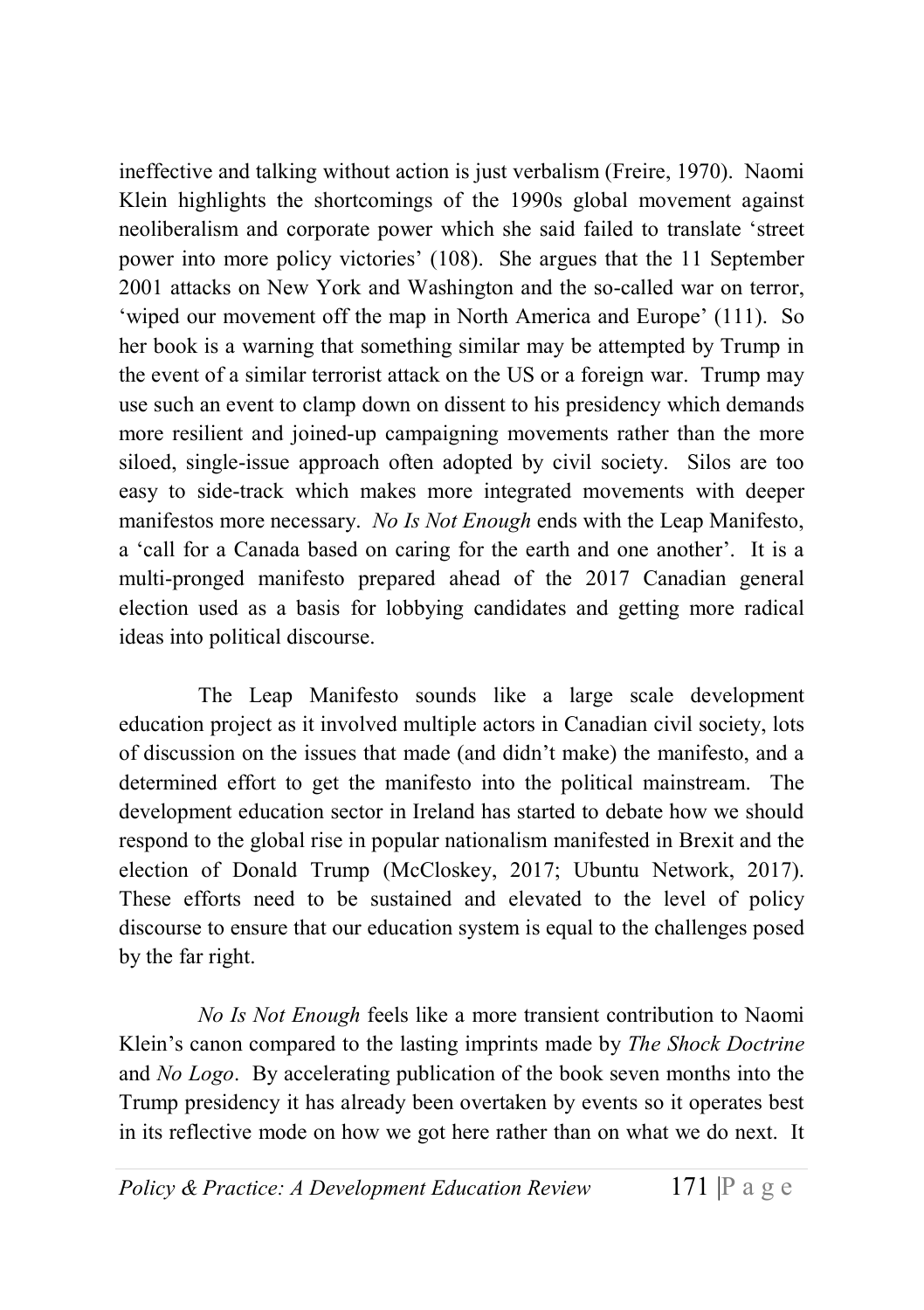draws on the best of her work including her last book on climate change, This Changes Everything: Capitalism versus the Climate (2014), and should provoke rich discussion on the left on how to mobilise most effectively against the rise of popular nationalism.

Of course, the biggest threat to the Trump presidency lies within: 'The potential for corruption is dizzying' (39). Trump's juggling of the White House with his own brand may be his ultimate undoing. As Klein suggests: 'Trump's animating life force – the quest for money – may actually make him more vulnerable than any president before' (43). But Trump alone should not be our sole preoccupation. The disaster left by his presidency and corporate acolytes will require bold, radical politics not seen in the US since Roosevelt's New Deal. Radical education needs to be part of the broad push for electoral acceptance of alternatives to neoliberalism and this book will greatly contribute to that effort.

#### References

Aljazeera (2016) 'US and Israel sign record \$38bn military aid deal', 15 September, available: http://www.aljazeera.com/news/2016/09/israel-sign-record-38bn-militaryaid-deal-160914135203821.html (accessed 2 October 2017).

Amnesty International (2017) 'Saudi Arabia 2016-17', available: https://www.amnesty.org/en/countries/middle-east-and-north-africa/saudiarabia/report-saudi-arabia/ (accessed 2 October 2017).

Credit Suisse (2016) The Global Wealth Report 2016, available: https://www.creditsuisse.com/corporate/en/articles/news-and-expertise/the-global-wealth-report-2016- 201611.html (accessed 25 September 2017).

Freire, P (1970) Pedagogy of the Oppressed, London: Penguin Books.

Guardian (2017) 'Trump travel ban: new order targeting six Muslim-majority countries signed', 6 March, available: https://www.theguardian.com/usnews/2017/mar/06/new-trump-travel-ban-muslim-majority-countries-refugees (accessed 2 October 2017).

Klein, N (2000) No Logo: Taking aim at the brand bullies, New York: Picador.

Policy & Practice: A Development Education Review 172  $\mathbb{P}$  a g e